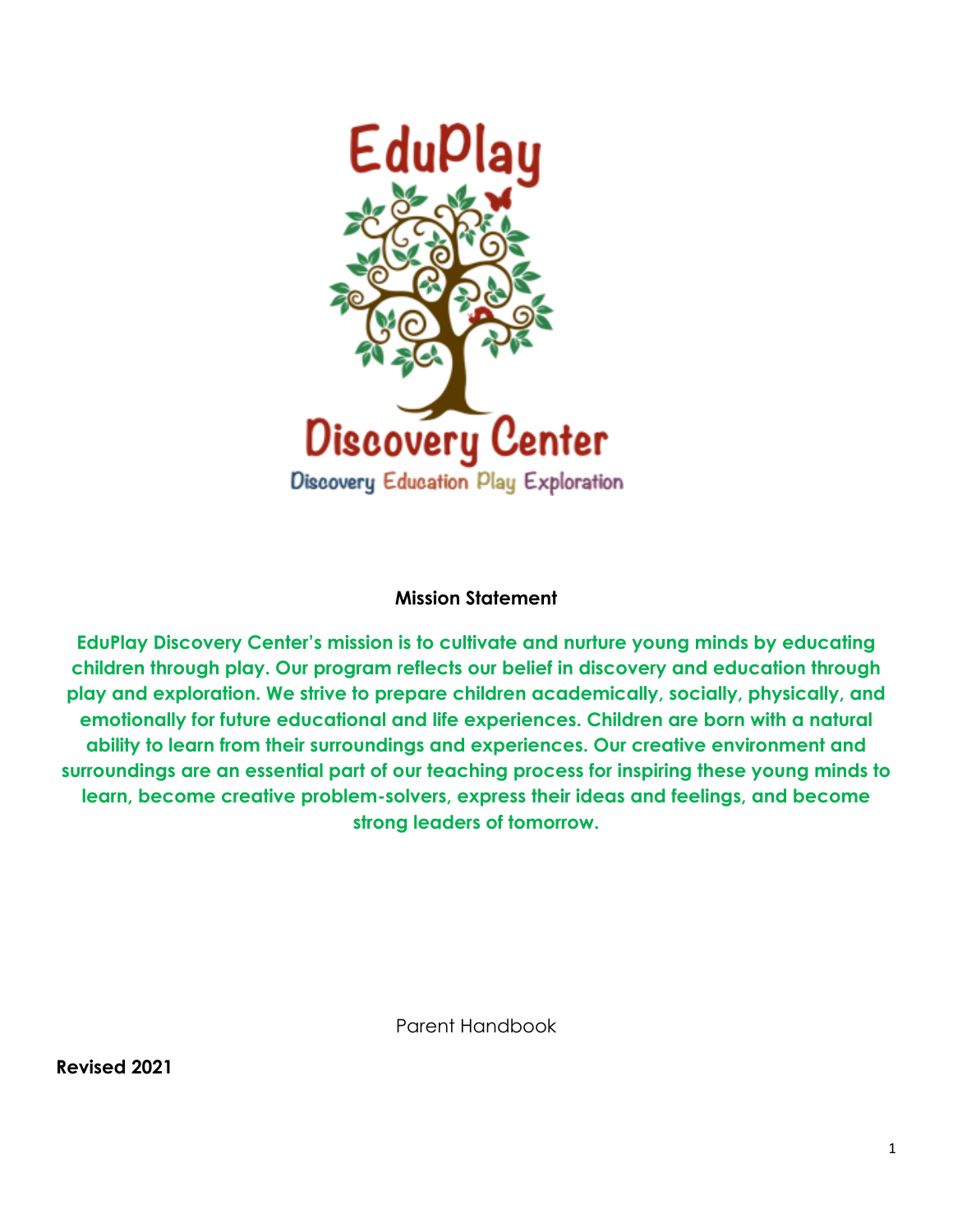## **Welcome!**

You are now a member of the EduPlay Discovery Center family. We are committed to providing children with daily activities that will enhance their development as individuals. We are committed to making every day an enjoyable experience for every child.

#### **Program Philosophy**

We believe a child's early experiences enrich and stimulate future growth. As your child's provider we promote this growth through structured and versatile play. Our Creative Curriculum, along with the Reggio Emilia inspired philosophy, guides our teachers through each day, enriching the classroom environment, building each child's self-esteem, facilitating smooth transitions between activities, and creating a literacy-rich and multi-cultural environment where each child will be comfortable exploring and discovering new concepts and ideas. Children also deserve to be treated and respected as individuals in an environment that welcomes reason, exploration, question, and imagination. We respect each child's need for love, security, acceptance, warmth, and stimulation.

#### **Christian-Based Environment**

We are a non-denominational, Christian-based childcare center. We teach bible stories, songs, and prayers to the children. We practice daily mealtime and snack time prayers and allow the children to lead these prayers. We will recognize Christmas as Jesus's birthday and will celebrate other Christian holidays as well. We are also open to learning and helping your child celebrate other holidays that are important to your family as well, as this will also allow us to learn about other cultures, beliefs, and backgrounds.

### **Cultural Competency Statement**

EduPlay Discovery Center recognizes that we live in a pluralistic society where each family may recognize holy days, holidays, and celebrations in an individualized way. However, the purpose of EduPlay Discovery Center is to recognize holidays that are specific to the families enrolled in our center. We feel that bringing families' cultural beliefs into our program is very important, and we would like each family to share their traditions, customs, and heritage within our community in meaningful ways to help bridge cultural gaps and to encourage children to be more diverse in their views of society.

If there are any holidays, traditions, or customs you would like to share with your child's room community, we would enjoy having some decorations, clothing, books, music, art, and even foods brought in from which our children can experience and learn.

## **Child Abuse and Neglect Reporting Requirement**

The staff of EduPlay Discovery Center is mandated by law to report any suspected child abuse, neglect, exploitation or deprivation to Children's Protective Services. A report can also be filed if a child is not transported in an approved car seat in the rear of your vehicle.

#### **Non-Discrimination Policy**

In accordance with federal law and U.S. Department of Agriculture (USDA) policy, this institution is prohibited from discriminating on the basis of race, color, national origin, sex, age, or disability. To file a complaint alleging discrimination, write USDA, Office of Adjudication, 1400 Independence Avenue, SW, Washington, D.C. 20250-9410 or call toll free (866) 632-9992 (Voice). Individuals who are hearing impaired or have speech disabilities may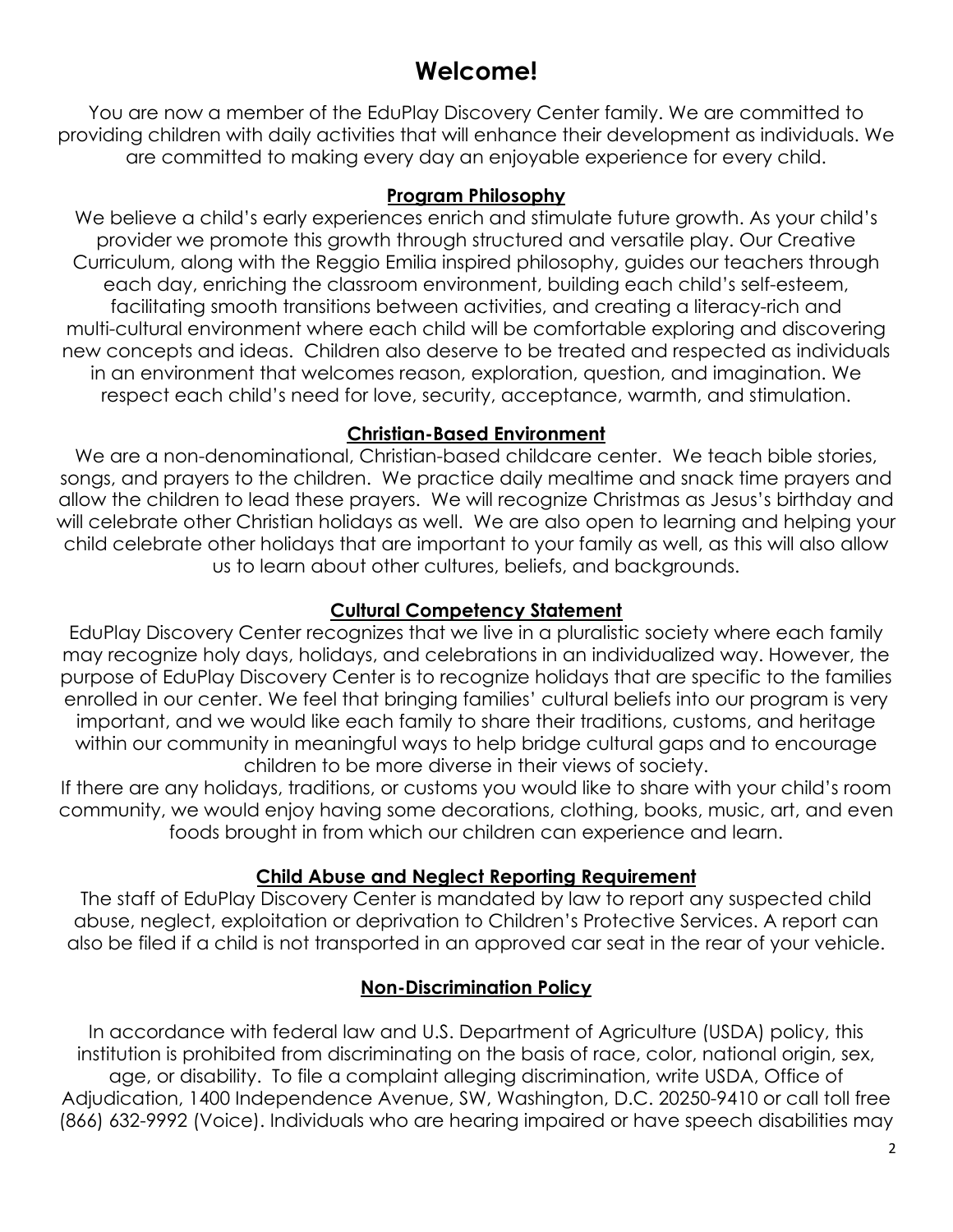contact USDA through the Federal Relay Service at (800) 877-8339; or (800) 845-6136 (Spanish). USDA is an equal opportunity provider and employer. (Rev. 8/12)

This institution is an equal opportunity provider.

## **Our Curriculum**

#### **Emergent Curriculum**

EduPlay Discovery Center uses Creative Curriculum to provide a foundation for the program and the Reggio Emilia philosophy to implement the curriculum. Creative Curriculum is an emergent curriculum that builds upon the interests of children. Topics for study are captured from the talk of children, through community or family events, and the known interests of children (puddles, shadows, dinosaurs, etc.).

#### **Curriculum Inspired by the Reggio Emilia Philosophy**

The staff of EduPlay Discovery Center is committed to providing a high-quality program for children and their families. We recognize each child as a whole person entering our programs from a variety of backgrounds and at many different stages of development. Our program is designed to enhance the cognitive, physical, social, emotional, and creative skills of each child. We strive to provide a safe, nurturing, and stimulating environment where children can satisfy their own natural curiosity and discover the joy and wonder through exploration.

We strongly believe that children learn best through experiences and a balanced program that includes a negotiated curriculum of both teacher-directed and child-initiated activities. Our teachers are co-collaborators with children. They act as guides, mentors, and models as we observe, reflect, and hypothesize.

Our commitment is to foster an open and cooperative relationship between home, school, and community. EduPlay Discovery Center seeks to be responsive to families' needs. It is our desire to have parents, teachers, and staff work together to build a foundation for a lifelong love of learning.

#### *\*\*\*Additional Reggio Emilia philosophy information at the end of this handbook.*

#### **Assessments**

We use assessments to support children's learning using a variety of methods such as observations, checklists, rating scales, Teaching Strategies *GOLD*®, and work sampling. All children receive developmental screening within three months of program entry by using the Ages and Stages Questionnaires as well as ongoing assessment through GOLD. The **Ages & Stages Questionnaire**-3 (ASQ-3) and the Ages & Stages-Social Emotional (ASQ-SE) are screening tools that ask questions about your child's overall and social emotional development**.** They examine how children are progressing in the developmental areas of communication, physical ability, social skills, and problem-solving skills. These questionnaires are completed by you, the child's parent/guardian, and can help identify your child's strengths**,** as well as any areas where your child may need support. The screening should take about 10-20 minutes. All children will have individualized plans to help guide their learning.

**Hatch\ Teaching Strategies GOLD assessments** - Grounded in 38 research-based objectives for development and learning, *GOLD*® supports effective teaching and assessment, and is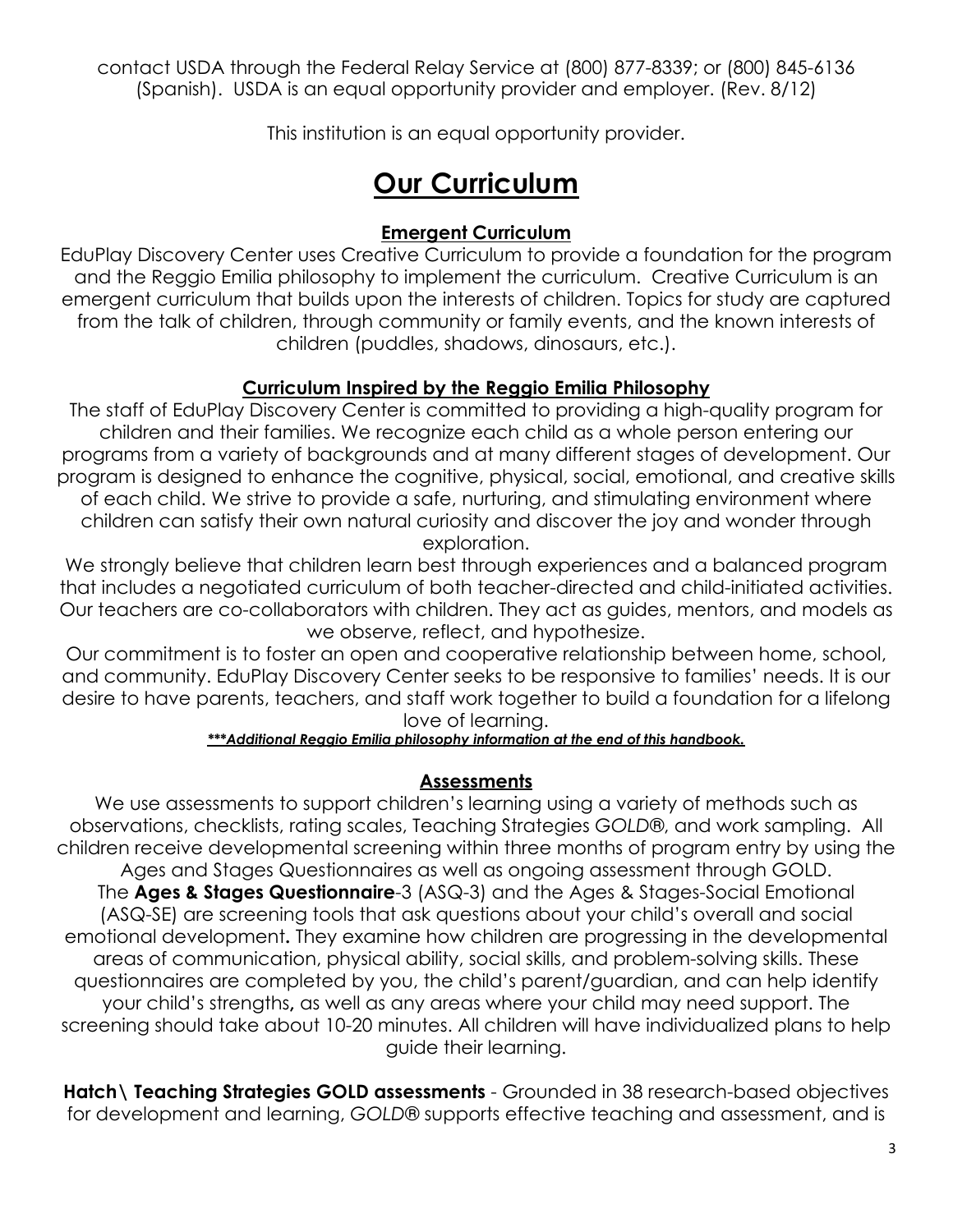accessed through *MyTeachingStrategies*™, *GOLD*® which automatically links teaching and assessment.

#### \*\*\***EduPlay Discovery Center strives to incorporate teaching and research components into developmentally appropriate curriculum for children.**

## **Hours of Business**

Our center is open Monday through Friday from 6:30 a.m. to 6:00 p.m. We accept children ages 0-12 years old.

### **EduPlay Discovery Center Observed Holidays for 2022**

Memorial Day Labor Day Independence Day Thanksgiving Day December 26th in observation of Christmas

The Friday after Thanksgiving and New Year's Eve day are subject to being closed if enrollment is expected to be low.

NOTE: If any of these holidays fall on a weekend, the Friday before and Monday after are subject to being closed if enrollment is expected to be low.

### **Weather closing**

EduPlay Discovery Center must meet the guidelines set by the Department of Health and Human Services. If EduPlay is unable to meet required staff-to-child ratios because the staff is unable to drive to work safely or if most of the staff is out ill, EduPlay will be forced to close. If EduPlay is closed due to hazardous weather or state of emergency, the closure will be announced on local television stations (CBS, WNEM-5, ABC/WJRT-12, NBC/WEYI-25, FOX/WSMH-66) and through email, Facebook, and your child's classroom app. **We DO NOT follow the public schools when determining whether we remain open on hazardous days. Please note, these days will be paid by parents.**

**Tuition rates**

Speak to the Assistant Director or Director for the updated rate sheet. **Infant tuition includes diapers, wipes, and baby food and finger snacks. Tuition for other ages includes breakfast, lunch and two afternoon snacks.**

#### **Payment Methods-** [www.tuitionexpress.com](http://www.tuitionexpress.com)

Tuition Express is the avenue through which child care payments are usually made. Electronic fund transfers are completely automated by the use of a checking account routing number. Payments made with this method are convenient for parents and are on-time and integrated for providers.

Tuition Express payments can be used with checking accounts, saving accounts, master cards, or visa cards. If you choose to use a Mastercard or Visa card there will be a \$3 credit card fee for each transaction.

Other forms of payment are cash, money order, or cashier's check submitted in a sealed envelope. All payments must be turned in at the reception desk and handed directly to the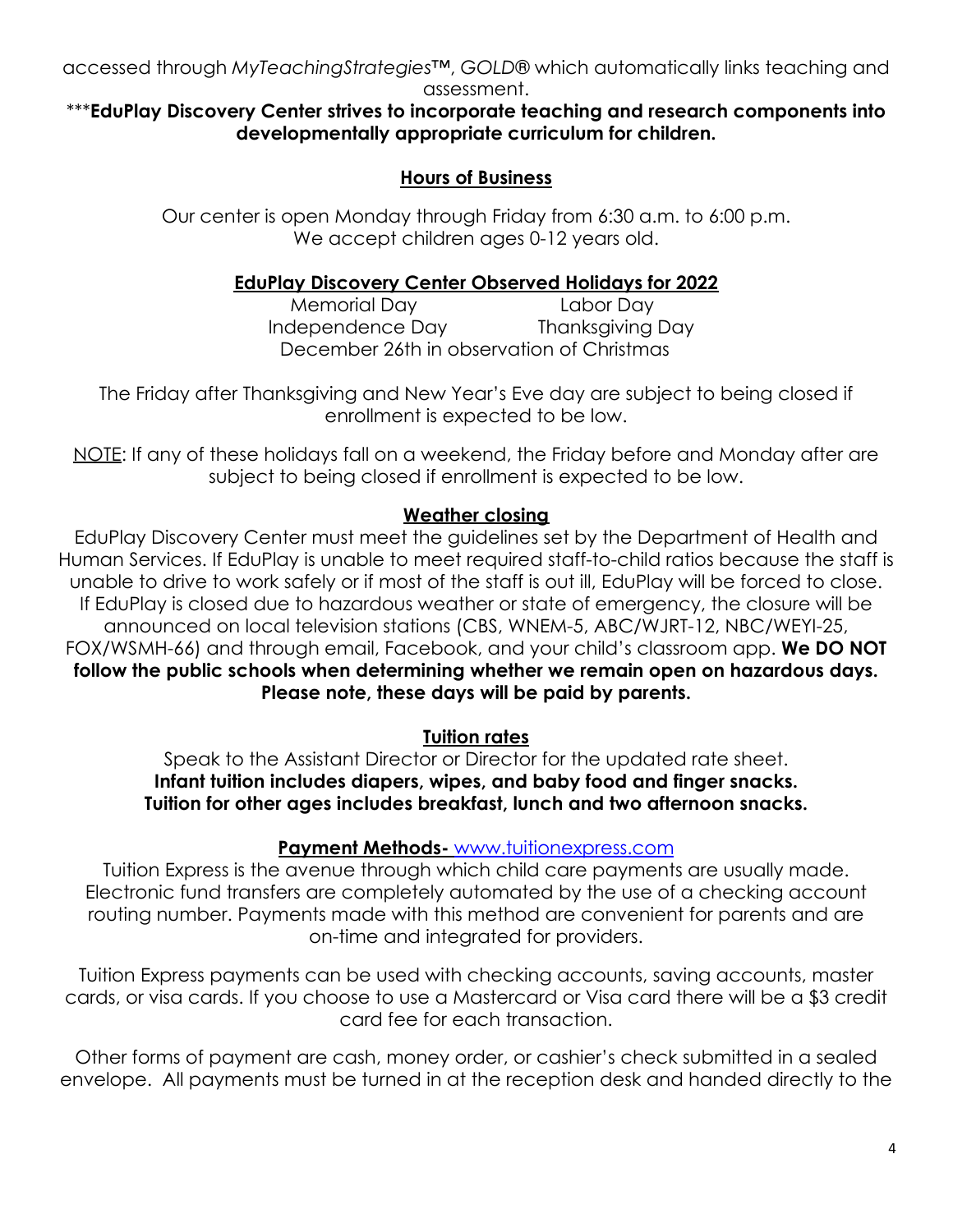receptionist. We will not be liable if the payment is left unattended by a parent at the reception desk.

#### **Late Payment Policy**

A late payment fee of \$10.00/day will be charged for payments received after Monday, 6:00 p.m. Furthermore, childcare services may be immediately suspended until payment is received.

There is a \$35.00 service fee for checks returned for non-sufficient funds. A re-deposit fee of \$10.00 will be assessed for return of Auto pay and when checks are re-entered. Parents may view their ledger card by pushing "accounting" on the ProCare touchscreen.

#### **Child Care Deposit**

A deposit in the amount of one week's care per child will be required before attending. **This is due prior to the first day of care and will be necessary to hold an upcoming spot for your child within the next 12 months.** If the deposit is not used within one year it will be forfeited and a new deposit will need to be placed and the child's waiting spot will be at the end of the waiting list. If your child attends more than 6 months and your account has always been up to date and current, then the deposit will be applied towards your child's final week of care. This is nonrefundable if your child has attended less than 6 months and/or your account is not in good standing. If there is a gap of over 2 months that a child does not attend, new paperwork and a new deposit will be required at the time of beginning care again. If you increase the number of days you are scheduled for on a permanent basis, your deposit needs to increase accordingly, so that your deposit will cover your child's final week of care.

For those parents who wish to keep their children home for the summer, there will be a \$75 summer hold fee per child. This fee can only be used for families wishing to keep their children out for 3 months or less during the summer months, or for medical reasons, and other reasons approved by the Director. EduPlay will follow the local schools calendar to determine summer breaks.

#### **Registration and Materials fee for Summer Camp (school age through 12 years)**

There is a \$75 annual registration fee for the first child (additional siblings \$25 each) due at registration for Summer Camp and covers a one year period of June-May. School age only families will pay a registration fee each year. The School Age Summer Program (June to September) has a materials fee of \$15 for each child.

Summer School Age Camp will officially begin the first day off for Frankenmuth Schools. Additional fees for on-site events and off site field trips may apply if you would like your child to attend.

If your child is enrolled in our before and/or after school program and you paid a deposit, you will not need to pay the summer camp registration fee.

#### **Materials Fee**

There are many wonderful activities we do with the children at EduPlay Discovery Center that require consumable materials such as clay, paint, glue, paper, toothbrushes, toothpaste, cups, etc. We launder the children's cot sheets, blankets, bibs (and occasionally clothes), a process that also consumes resources. Each March and September a \$30 per child (no more than \$60/ family) materials fee will be assessed. You will be notified at the time of enrollment when the first materials fee is due. Notification of subsequent fees will come via billing statement in your child's mailbox or through email. Material fees that are not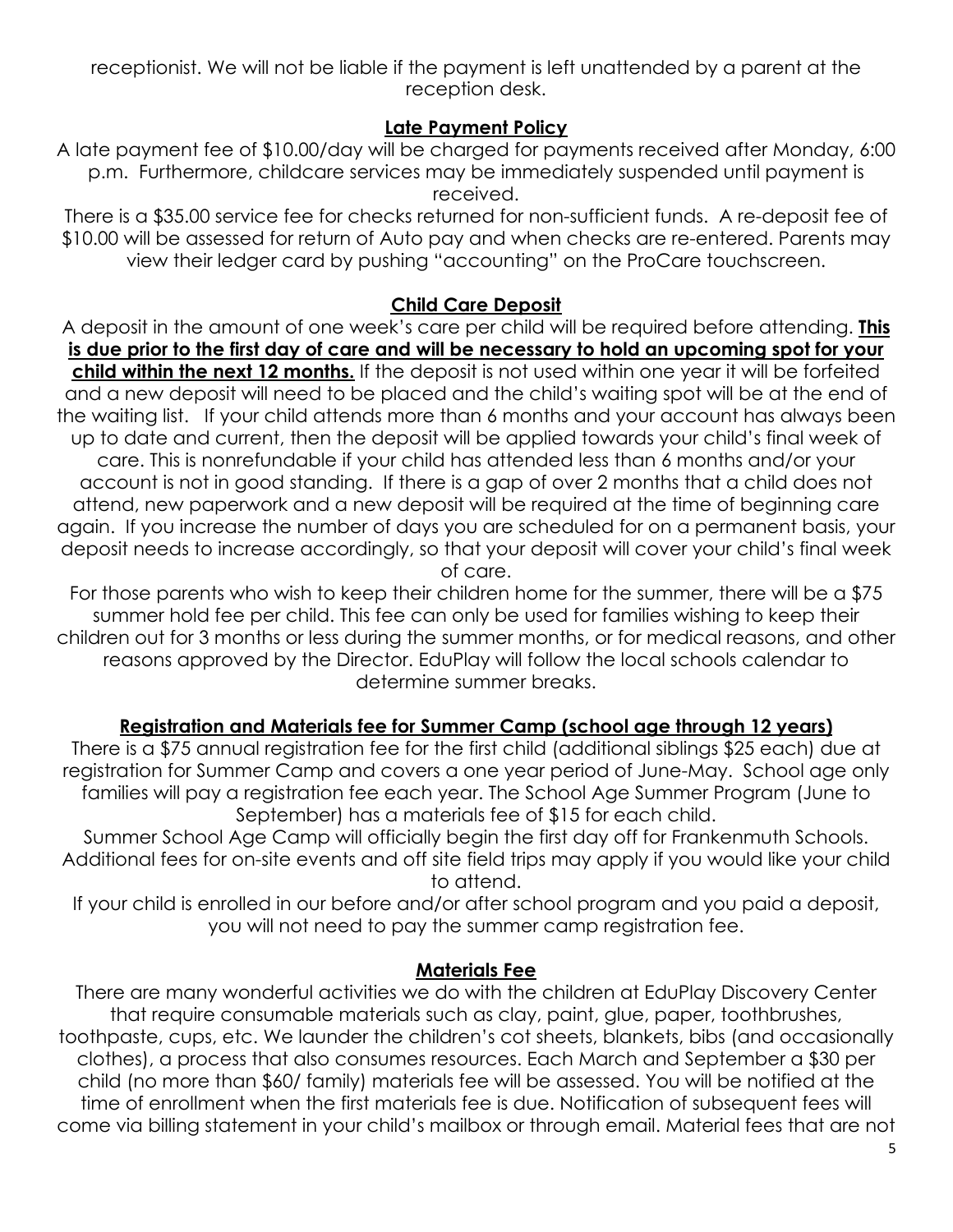received in a timely manner are subject to late fees. The School Age Summer Program (June to September) has a materials fee of \$15 for each child, which is due upon enrollment.

#### **Admission Requirements/Care Schedule**

EduPlay Discovery Center is open to all children from birth through 12 years of age. Children may attend on a full-time or part-time basis. On admission, parents will be required to establish a set weekly schedule for care. Additional care or schedule changes will be accepted on a space available basis. A two week written notice should be provided in order to make a schedule change.

Daily Activities and Program Schedule Daily schedules and activities are located in the child's classroom. You will receive information on each developmentally appropriate level so that as your child grows you will see the progression of their schedule and expectations.

Items required for admission include the Child Information card, immunization record, food program enrollment handbook acknowledgement form and deposit.

#### **Policy for accepting DHHS or other Scholarships**

Full payment of tuition is expected by the parent until their DHHS or scholarship is approved. Any parent/guardian receiving assistance from the Department of Human Services (DHHS), or any other agency, must notify EduPlay Discovery Center of any change in payment status. The parent is responsible for any reimbursement changes made by the state. Charges will be retroactive from the date the state elects to change your status. If your tuition assistance is cancelled, you are responsible either to reimburse EduPlay for any non-payment or set up a repayment plan within a week of notification.

#### **Collections & Misc. Information**

You will be responsible for any costs related to collection of the childcare fees. These costs will include late fees, any loss of wages, cost fees, and childcare fees. Cash, check, or credit card is accepted and a receipt will be given. A fee of \$35.00, along with any additional costs EduPlay incurs plus the late fee, will be charged to you for a returned check. All future payments must be made by cash or money order. Childcare fees are due regardless of whether or not your child attends unless a vacation week or illness days are being used. You are paying for a position as well as a service. All childcare services will be contracted. **The contract is a legal document.**

A position at EduPlay Discovery Center will be considered open until the deposit is received. A year-end statement of all childcare fees paid will be provided by the last week of January.

#### **Bussing for families living IN Frankenmuth School District**

St. Lorenz Frankenmuth Public Schools

#### **Sign in/out procedure**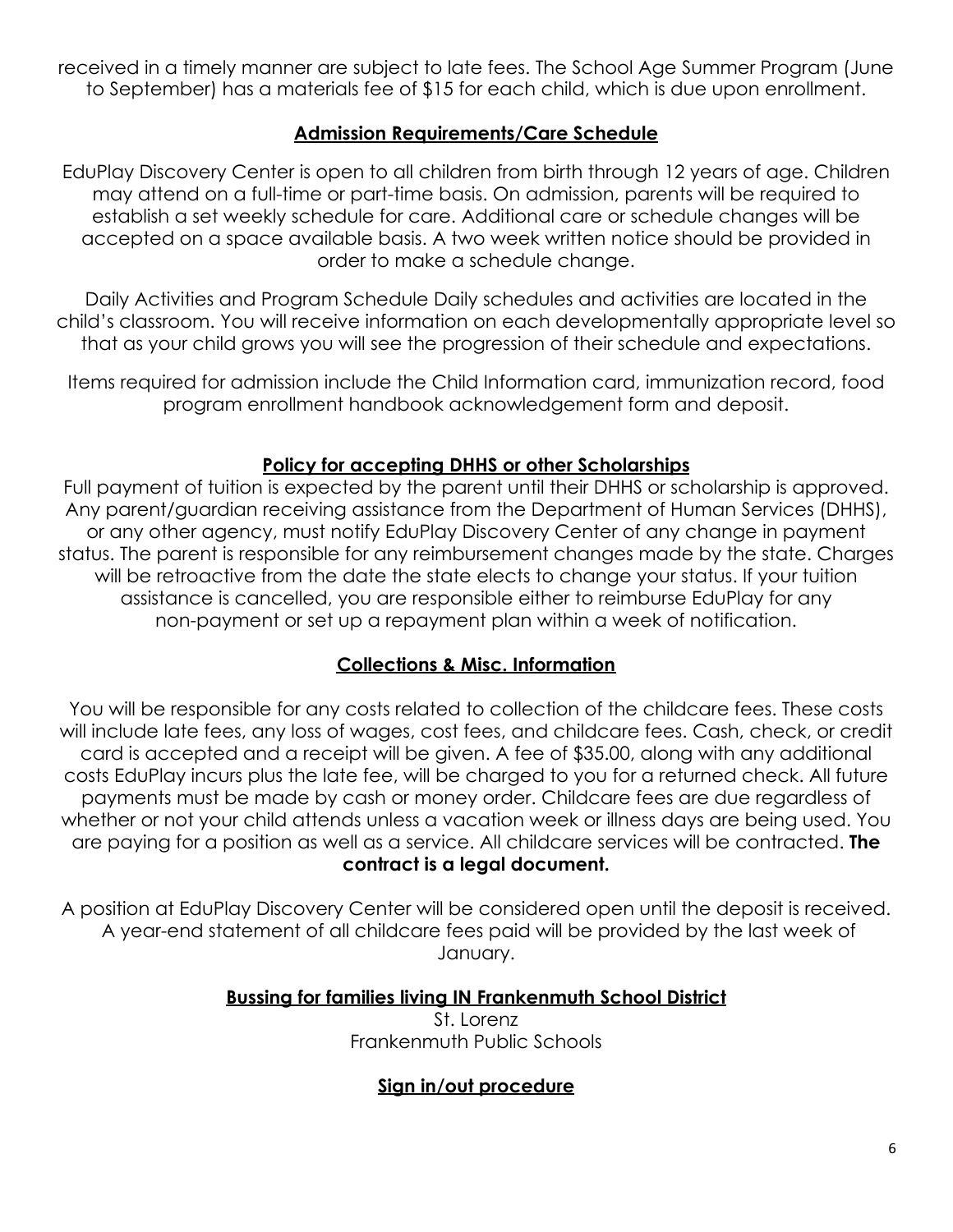All children must be clocked in upon arrival and clocked out when leaving the center. This is very important because this procedure will be used to check attendance in an emergency. When entering/exiting the center, our touch screen computer allows this process. By touching the screen, any person registered in our system can clock in/out your child. If you have more than one child and they are not enrolled on a certain day please touch the appropriate in/out message next to your children's names.

**Parents are required to inform EduPlay each day their child will be late or absent. This allows EduPlay to adjust the adult to child ratio appropriately if possible.**

## **Express Pick Up**

Express Pick Up is available at any time with advance notice. Your child will be dressed and ready to go within 5 minutes of the time you request on an Express Pick Up and can be called into the children's waiting area. (Please remember a child should not wait more than 5 minutes from the time you request.)

This will eliminate the need for you to go into the classroom and get your child ready to go home. Parents are still required to clock their child/children out on the touch screen computer.

Please note: this is only for children ages 2  $\frac{1}{2}$  and up and can be used no more than once a week. It is very important that teachers have good communication with the family, and we want to be sure you do not miss something important.

#### **Late Pick up- Policy**

There will be a \$10.00 fee plus a dollar for every minute you are late. This fee will be added to your account. Chronic late pick-up will lead to dismissal from our program. Our center appreciates a phone call if you are going to be late.

#### **Confidentiality**

All information pertaining to the children in the program, including all reports, records and data, is confidential and used for internal purposes only. Information pertaining to children enrolled at EduPlay Discovery Center will not be released to third parties without the express written permission of the parent unless required by statute, a court order, or licensing mandate. If the parent agrees to release information to a third party, the parent must complete a Release of Information Form which is available from the office.

#### **Adjustment Period**

Your child's adjustment to a new environment may take a few days or weeks. During the adjustment period, the staff will work closely with the parent to ensure a smooth transition for the child. A favorite stuffed toy or a t-shirt worn by mom for an infant will comfort the child during this transition. Feel free to call or stop by as many times as you would like.

#### **Quality Assurance – Grievance Policy**

EduPlay Discovery Center is committed to providing a high quality program that meets the needs of children and families to the greatest extent possible. In case of concerns, first discuss the situation with your child's teachers. If the problem is not resolved, discuss the situation with the director. Every effort will be made to achieve resolutions that are in the best interest of the child, the family, and EduPlay.

#### **Schedule Changes**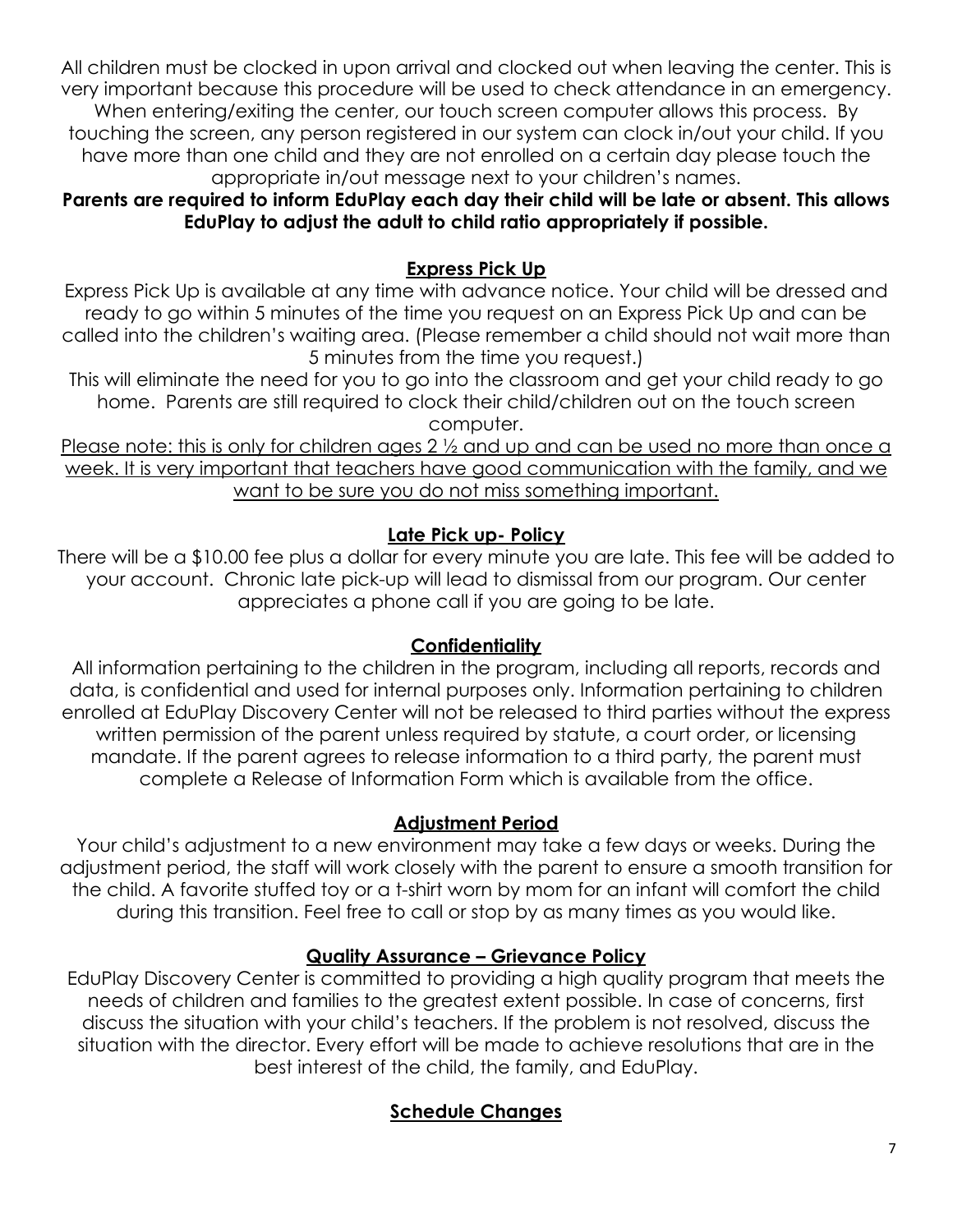We do allow part-time families to change the scheduled days their child attends when available. Please fill out a Child's Schedule Change Request Form and give it to the receptionist or director. These forms should be filled out for both permanent and temporary changes. Another option to save your child's spot regardless of which days your child attends would be to pay for a full time spot and use your days as you wish.

## **Permanent Schedule Change Guidelines**

- Schedule changes must be requested **at least 2 weeks** in advance for permanently adding days and **at least 3 weeks** in advance for permanently dropping days.
- If a family needs to move to full-time status, full-time families will have first priority for the available spots, just as permanent schedules will take precedence over temporary changes in schedules.
- You will be able to see the confirmed schedule **2 weeks** in advance if your change has been approved.
- **Schedule changes are not guaranteed.**
- **All scheduled changes must be approved by the assistant director or director before being incorporated into the room's schedule.**

## **Temporary Schedule Change Guidelines**

- Temporary schedule changes must be made in writing and approved by the director **at least 2 days** in advance for adding days. Approval will be determined by classroom capacity and staff availability.
- Temporarily dropping days is not allowed at any time with less than **3 weeks' notice in advance**.
- If a family needs to move to full-time status, full-time families will have first priority for the available spots, just as permanent schedules will take precedence over temporary changes in schedules.
- You will be able to see the confirmed schedule **2 weeks** in advance if your change has been approved.
- For those parents who wish to keep their children home for the summer, there will be a \$75 summer hold fee per child. This fee can only be used for families wishing to keep their children out for 3 months or less during the summer months, or for medical reasons, and other reasons approved by the Director. EduPlay will follow the local schools calendar to determine summer breaks
- **Schedule changes are not guaranteed.**
- **All scheduled changes must be approved by the assistant director or director before being incorporated into the room's schedule.**

#### **Because staffing and other operational costs are incurred on the basis of enrollment, these costs must be assessed even when a child is temporarily absent.**

## **Maternity Leave**

During maternity leave, there are several options to reduce the days that your older child is attending.

● You may continue your regular full or part-time schedule.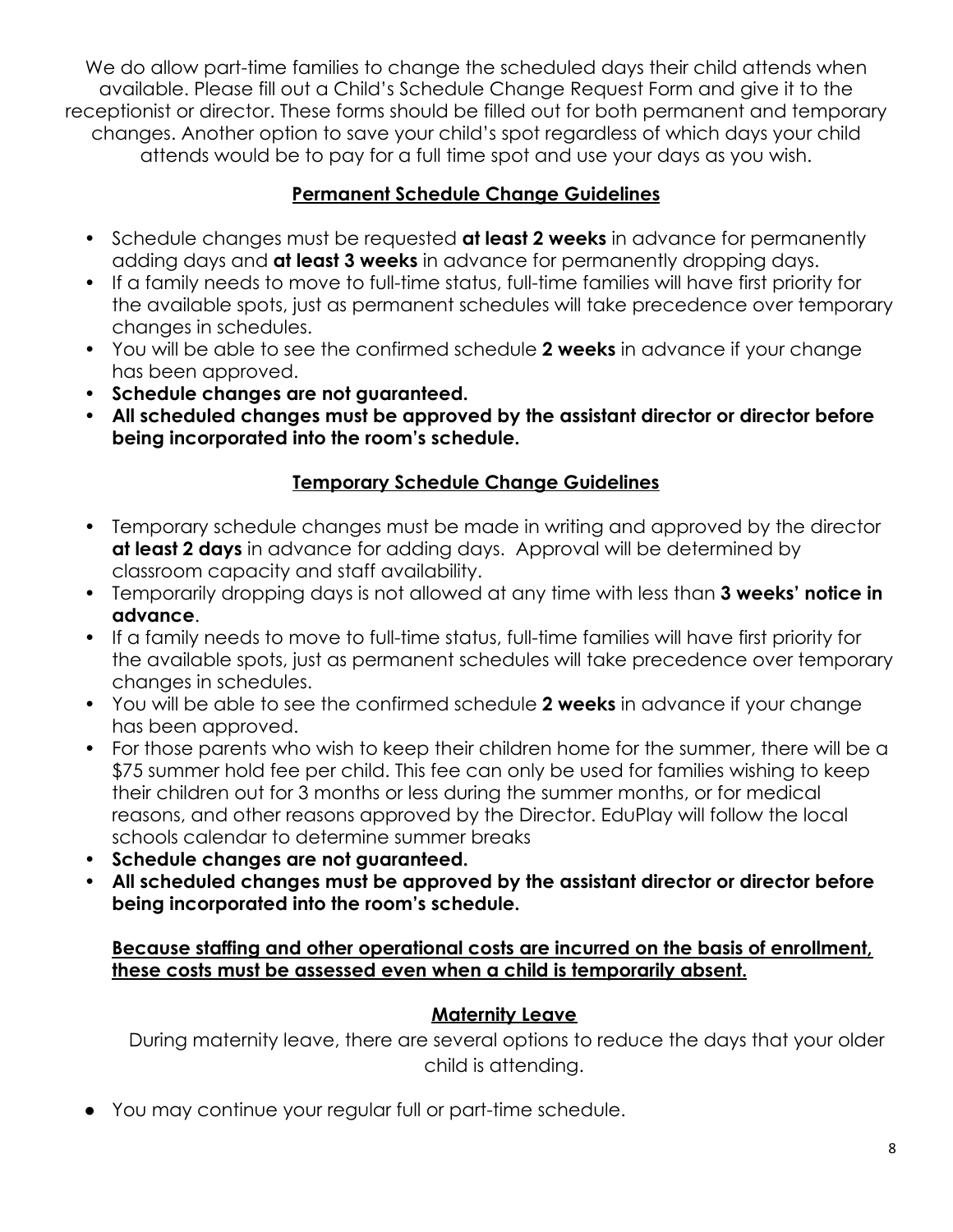- If you wish to keep your child home with you, you may pay a \$50 per child, per week holding fee.
- **2 days** You may send your child two days a week, with the possibility that the center may need to choose which days work best for their room, depending upon classroom capacity and staff availability.

#### **\*\*\*Billing Tuition Change Form needs to be submitted as soon as possible, preferably 2 weeks ahead of time. We do understand that babies have a schedule of their own!**

#### **Vacation Time**

**Full-time and 4-day families** -If you are a family that is contracted to attend full-time or 4 days per week, you are eligible for 2 weeks (used in 5 consecutive day increments, such as Monday – Friday or Wednesday – Tuesday, to help those with variable schedules) of unpaid vacation per calendar year. This will allow us to be flexible for your needs. You must request this vacation time 2 weeks in advance on the Vacation Time Request Form.

**3 days/week families-** If you are a family that is contracted to attend part-time (3 days per week), you are eligible for 1 week (5 consecutive days) of unpaid vacation per calendar

year.

If more time than your allowed weeks of vacation time is needed per year, the weekly amount will still be required to hold the child's position within EduPlay. You must request this vacation time 2 weeks in advance on the Vacation Time Request Form. **\*\*\*Additional time can be requested for special circumstances and need to be approved by the Director.**

#### **Withdraw**

- Two weeks written notice is required when a parent is withdrawing a child for any reason. Tuition is due for those two weeks (applicable deposit can be applied for last week if you have met all requirements to use that deposit for your last week of care). Vacation and sick time will not be allowed to be used after the two week notice is submitted.
- Children who do not come to EduPlay for a period of two weeks without notice will be considered no longer enrolled in the program. A letter stating this will be sent at the end of the two week period and the opening filled by a waiting family. Tuition is due for the two weeks of absence.
- EduPlay reserves the right to terminate the contract immediately, without notice, if:
	- o Child care tuition is not paid when due.
	- o The child's continued participation in the program creates a direct threat of harm to the child, other children, or the staff.
	- o Parents of a child engage in inappropriate conduct such as acts of violence, including assault and battery, profanity, harassment, threats, verbal or physical abuse against a child, staff member or other parents, possession within the center of illegal substances or firearms.

#### **Staff Training**

All employees are required to have current certification in infant, child, and adult CPR as well as current first aid certification. This ensures that EduPlay Discovery Center is prepared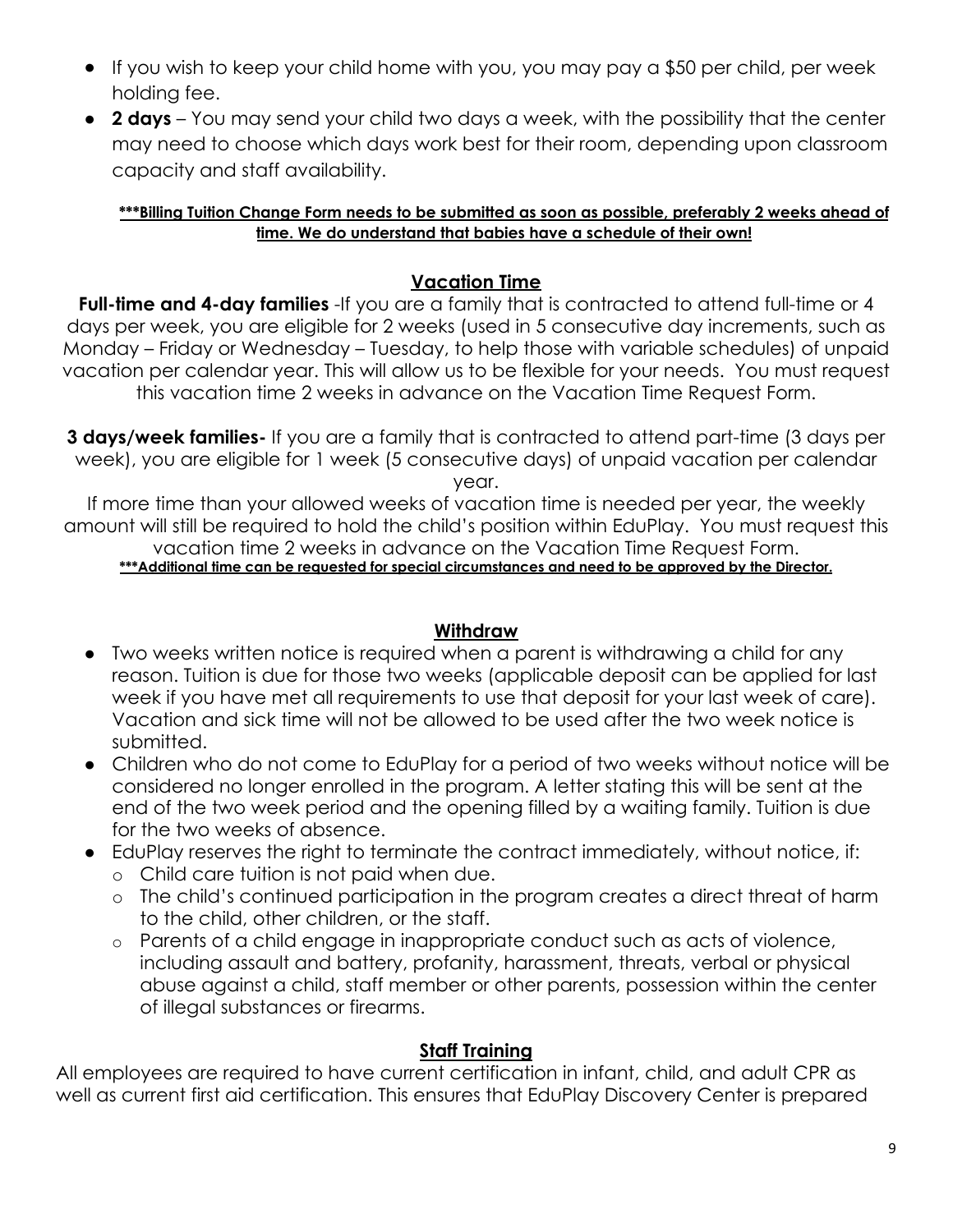during all hours of operation. In addition, each caregiver completes blood-borne pathogen training. They have health and physical screenings, as well as TB Tests. All employees will be trained on emergency procedures, including training for fires, tornadoes, and crisis management. Our onboarding of new employees also includes a licensing orientation and training in program policies and procedures, Creative Curriculum, and Reggio Emilia Philosophy training.

Our lead teachers must have a minimum of a Child Development Associate for either infant and toddler, or preschool age children. Every room must have at least one lead teacher with the appropriate education.

All employees also complete at least 24 clock hours of training per year on topics including child development, curriculum, child discipline, health/safety, nutrition, working with parents, and licensing rules for child care centers. These training hours will be accumulated through in-services, workshops, seminars, classes, and conferences on early childhood, child development or child care administration, and practices offered by early childhood organizations, etc. Those staff members working with infants and toddlers have training that includes information about safe sleep and shaken baby syndrome. We also strive to include training hours each year on topics such as cultural competence and/or special needs. Verification of the above training will be kept at EduPlay by the director.

#### **Staff Screening**

All employees and interns must complete the Department of Health and Human Services Clearance Check for substantiated child abuse and neglect prior to any contact with children and every two years after. In addition, a criminal record check is performed using the Michigan Department of State Police's internet criminal history access tool (ICHAT) before making an offer of employment or internship to a person. All employees are also required to complete a national fingerprint/background check.

#### **Babysitting Policy**

We take great pride in the quality of child care services that we provide. While at EduPlay Discovery Center, staff is under the supervision of the director and teachers professionally trained in early childhood education. However, because we have no supervisory authority or control over staff that provide babysitting services away from or outside of EduPlay Discovery Center premises, we cannot be responsible for their actions while engaged in such activity. We do not become involved in our staff babysitting away from EduPlay Discovery Center premises. Any arrangement for such services is strictly between you and the staff member. EduPlay Discovery Center is not a party to any outside babysitting agreement, nor can EduPlay Discovery Center make guarantees, warranties, or representations as to any outside babysitting services. Please be advised that should you engage the service of any EduPlay Discovery Center staff member outside of EduPlay Discovery Center premises, we are not responsible or liable for any act or omission with such services. If a staff member transports your child from EduPlay Discovery Center premises as part of any babysitting services, please be sure they are on the pick-up list. We are not responsible for any injuries that may occur during transportation by a staff member.

#### **Volunteers/ Visitors**

Hundreds of research studies have proven that when parents get involved, children do better in school. Talk to your child's teacher to find out a good time to come into their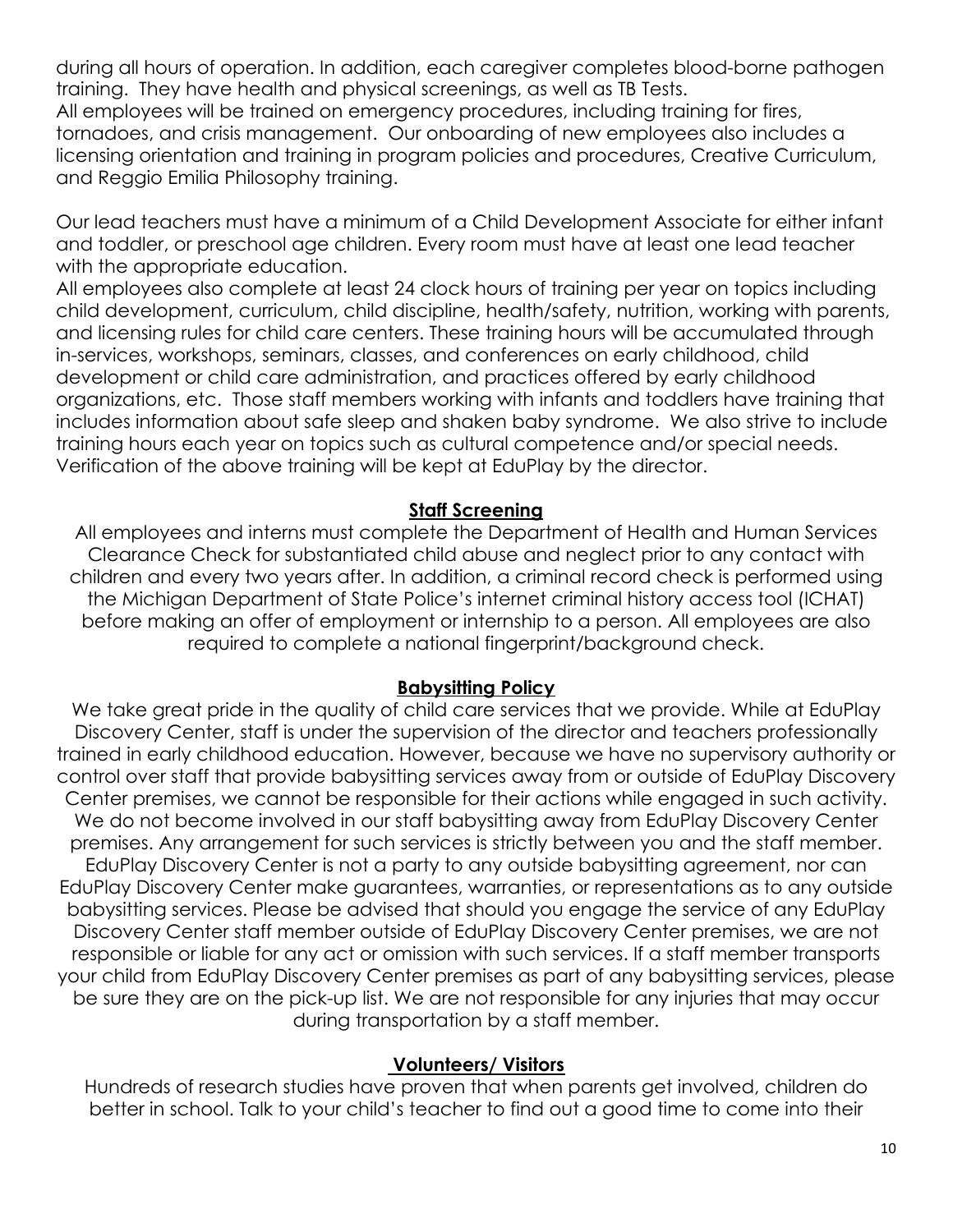classroom! We also always need volunteers for our special holiday parties and events. More information is posted as these events draw nearer. We encourage our parents to become involved in our program. Our center strives to make a family environment for all children. Stop by our center to have lunch with your child or visit any time.

EduPlay Discovery Center's written policy of visitors requires screening of volunteers, including, but not limited to, parents and grandparents who are present at the building for more than three hours, three days a week and are in contact with the children. Background checks are conducted by the State of Michigan as a Central Registry Clearance and an ICHAT screening as well to find out if any volunteer has ever committed a listed offense. Volunteers will not have unsupervised contact with a child in care, as indicated by State of Michigan licensing regulations.

Visitors should report to the reception area first. Anyone picking up a child in the classroom must be released by the emergency card. Teachers are advised to send unfamiliar individuals to the reception area if you are not added to the emergency card.

#### **Smoking**

It is against Michigan State licensing regulations to smoke on the premises; this includes the parking lot and walkway entrance. Please dispose of cigarettes in their proper and safe receptacle prior to driving onto the premises.

#### **Food Program**

EduPlay Discovery Center provides breakfast, lunch and afternoon snacks each day for children ages 1-12 in the daily tuition. Infant cereal, fruits, vegetables, and finger foods are provided for children under one. Food is portioned into bowls for each classroom; the teaching staff in each classroom will ensure that food is cut into appropriate sizes prior to placing containers on the table for consumption.

Depending on the age of the children and their schedule, they will be served breakfast (around 8:00 or 8:30 a.m.), a nutritious lunch (11:35 a.m. to 12:00 p.m.), and an afternoon snack (3:00 to 3:30 p.m.). Each meal/snack includes a family-style food service where everyone is seated together. Food substitutions cannot be made for individual children except for documented medical or religious reasons or if the child is a documented vegetarian. Two week menus are posted in advance.

If EduPlay is ever disqualified from this program, we reserve the right to charge an additional fee for our lunch program. We are part of the CACFP through the State of Michigan. There will be forms that must be filled out each fall to receive the food program.

Children should not bring food to the Center except by prior arrangement with the child's teacher, assistant director or director. Bringing food should be limited to special celebrations such as birthdays or classroom requests and must always be approved. For formula, please see formula/food sign off sheet.

#### **Outdoor Activities**

Children will go outside everyday unless it is raining or weather conditions could result in children becoming overheated or excessively chilled. In cold weather, children must wear clothing that is dry and layered for warmth. In warm weather, children must wear protective clothing and/or use sunscreen with UVB and UVA protection of SPF 15 or higher that is applied to exposed skin. Sunscreen must be provided by the parent and must be labeled with the child's first and last name.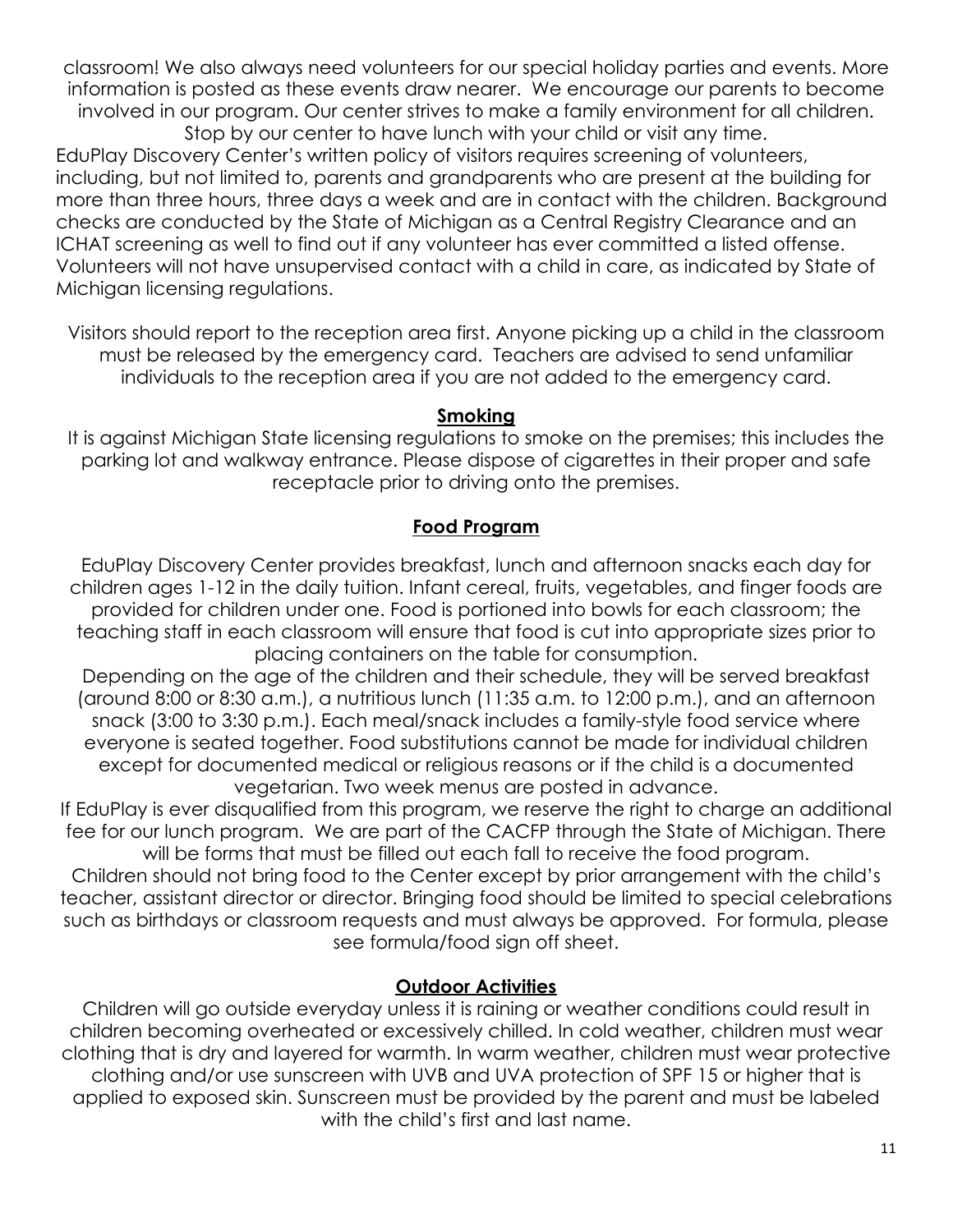Insect repellents are used only if supplied by the parent and must be labeled with the child's first and last name. Staff will apply supplied insect repellent no more than once a day and only with written parental permission.

All children (including infants) will go outdoors daily unless they have medical exclusion signed by a physician. Please be sure that your child has the appropriate attire for the weather, including rain boots and raincoats, snow pants and snow boots, etc. If you need assistance with acquiring these items, we may be able to help. Please let a staff member know.

#### **Field Trips and on-site vendors for ages 3 through 12 years of age**

We will be offering on site events and off-site field trips during summer camp, some at an additional charge. Dates and locations will be posted. Community involvement is also an opportunity that is provided to children ages 3 -12 through a connection we have with Frankenmuth Farmers Market. This would be a weekly walking field trip during the summer, as it is located within a block from EduPlay.

Prior to each field trip (if not a regular routine weekly event), the parent will be required to fill out a permission form giving the child permission to go on a field trip. Transportation will be arranged through EduPlay. Emergency cards will be taken with the group on a field trip in the event of an emergency happening unexpectedly. More information is available as the field trips occur.

#### **Illness Policies**

The State of Michigan requires that EduPlay Discovery Center abide by all the rules and regulations set by the state. By law, a child who has a contagious disease must not attend child care. A report of your child's condition should be given to the center while your child is ill so that appropriate precautions may take place. If your child has been diagnosed as having a contagious disease or illness, please notify us immediately. Whenever a contagious illness has been reported, we will post a confidential (no names) contagious illness notification near the sign-in computer. **PLEASE BE CONSIDERATE NOT ONLY OF THE HEALTH**

**AND COMFORT OF YOUR CHILD, BUT ALSO THE HEALTH OF THE OTHER CHILDREN.** If your child has an illness and must be picked up, a parent/guardian has 30 minutes to respond with a plan of action. Your child should be picked up by you or someone on the pick-up list within 1 hour of the initial phone call.

State of Michigan Licensing states a child too ill to remain in a group shall be placed in a separate area where he or she may be comfortably cared for and supervised until he or she is taken home.

Following is a list of illnesses and symptoms for which your child will be sent home or should remain home:

\*\* Information and resources may be provided to you from your child's teacher or upon request with regard to the following items\*\*

• **Fever:** If your child has a fever of 101(temporal) or over, he/she must be excluded from care. To return, your child must be fever-free without medication for at least 24 hours. If you take your child to the doctor and have a doctor's note stating he/she may return because his/her fever is due to an ear infection or teething, it must be stated in the doctor's note. These are the only cases in which a child will be allowed to return with a fever. If your child received vaccinations that may cause a fever, please bring in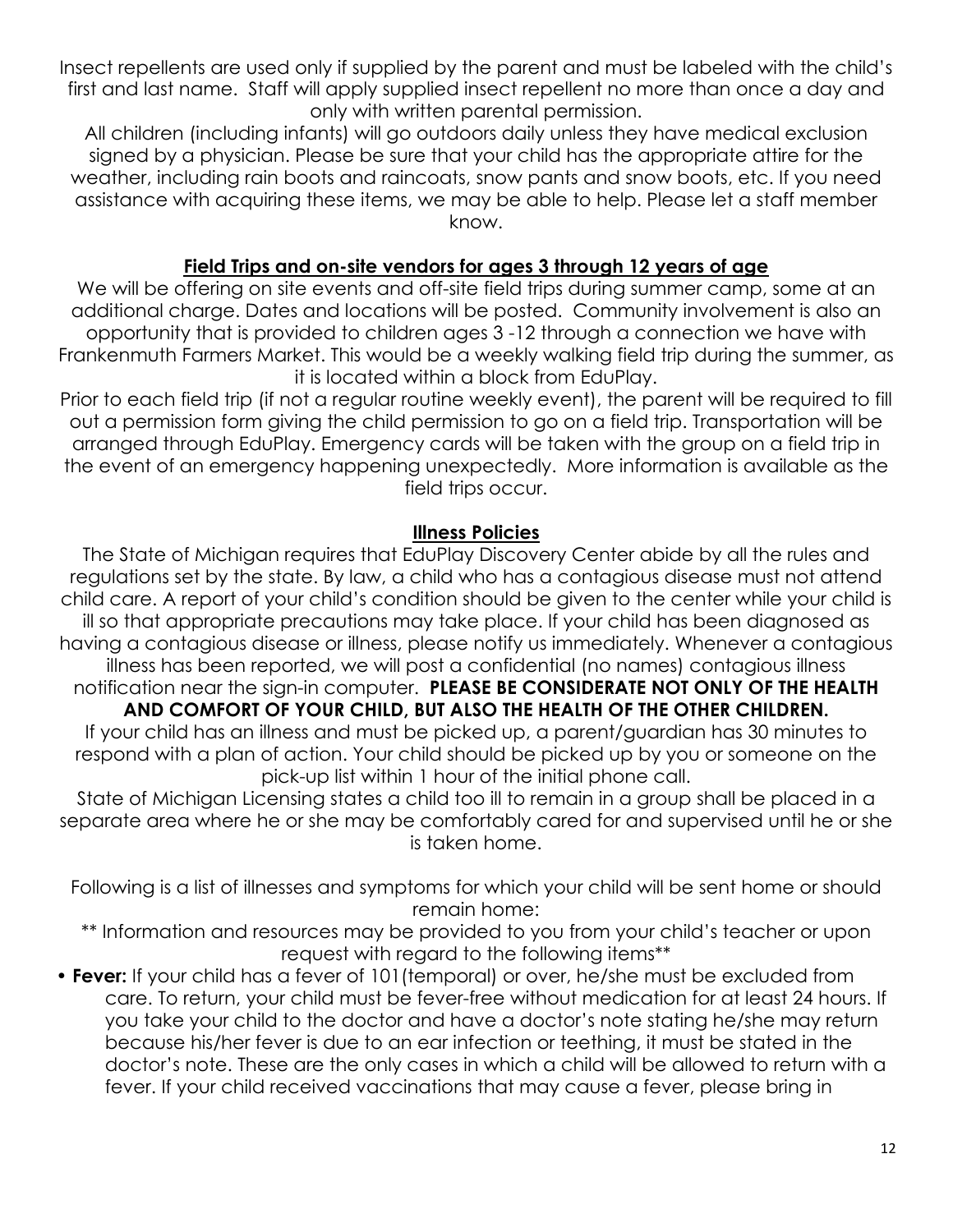his/her immunization records. If your child is especially fussy and uncomfortable after vaccinations, you may consider keeping him/her home as well.

- **Vomiting:** If your child vomits, or exhibits other symptoms along with vomiting, he/she should be excluded from care. The child must be vomit-free for 24 hours before returning.
- **Diarrhea:** If your child has a runny stool more than twice within a three hour period, he/she must be excluded from care. To return, he/she must be diarrhea-free for 24 hours. If your child requires a special diet for this time, please provide the appropriate foods.
- **Rash:** If your child develops a rash while in our care, you might be asked to pick up your child. He/she may return with a doctor's note stating what the rash is. If your child comes in with a rash, you must have a doctor's note stating what it is.
- **Hand-Foot-and-Mouth Disease:** Although doctors have differing opinions on when it is ok for a child to return to school, our policy is that ALL blisters or sores must be scabbed over and NO NEW blisters or sores appear for 24 hours. There also must not be any sores in the mouth when the child returns. Since this is often a long-lasting illness, a vacation week and/or sick days will be allowed for this particular virus due to the extent of the child's discomfort and also for the extreme contagiousness of the virus.
- **Pink Eye:** Should your child become infected with conjunctivitis (pink eye), he or she must be on medication for 24 hours before returning to EduPlay.
- **Ringworm:** Ringworm must be treated for 24 hours and be covered until it is gone.
- **Lice:** If your child shows evidence of head lice, you will be notified immediately, and we will ask you to pick up your child. We will inspect your child before admitting him/her back.
- **Colds and Ear Infections:** These are not normally reasons to keep your child at home, but it should be noted that many times an ear infection or cold may be severe enough to make your child too uncomfortable for child care. A day's rest may be all he/she needs to feel better.
- **Viruses:** Children with measles, mumps, rubella, chicken pox, or other viruses should be kept at home until their doctor says they may be around other children. We strive for a 95% immunization environment.
- **Abnormal Behavior:** If your child shows signs of lethargy, long periods of crying, irritability, and generally is not acting like him- or herself; you may want to keep them at home. If you do bring your child in and he/she requires long periods of individualized care or seems to be extremely uncomfortable, he/she may be sent home.
- **Injury:** If your child should ever injure him- or herself and there is any question as to whether medical attention is needed, we will contact you and ask that you at least contact your doctor. If a serious injury should ever occur, we will contact you immediately and seek medical attention for your child.

COVID:

If your child is diagnosed with something that is not on this list, we follow the guidelines from the Saginaw County Department of Public Health.

The State of Michigan mandates that "A center operating with children in attendance for 3 or more continuous hours per day shall provide daily outdoor play." Please dress them appropriately because we will be going out to play in the snow, sand, grass, and/or water in the winter, spring, summer, and fall seasons.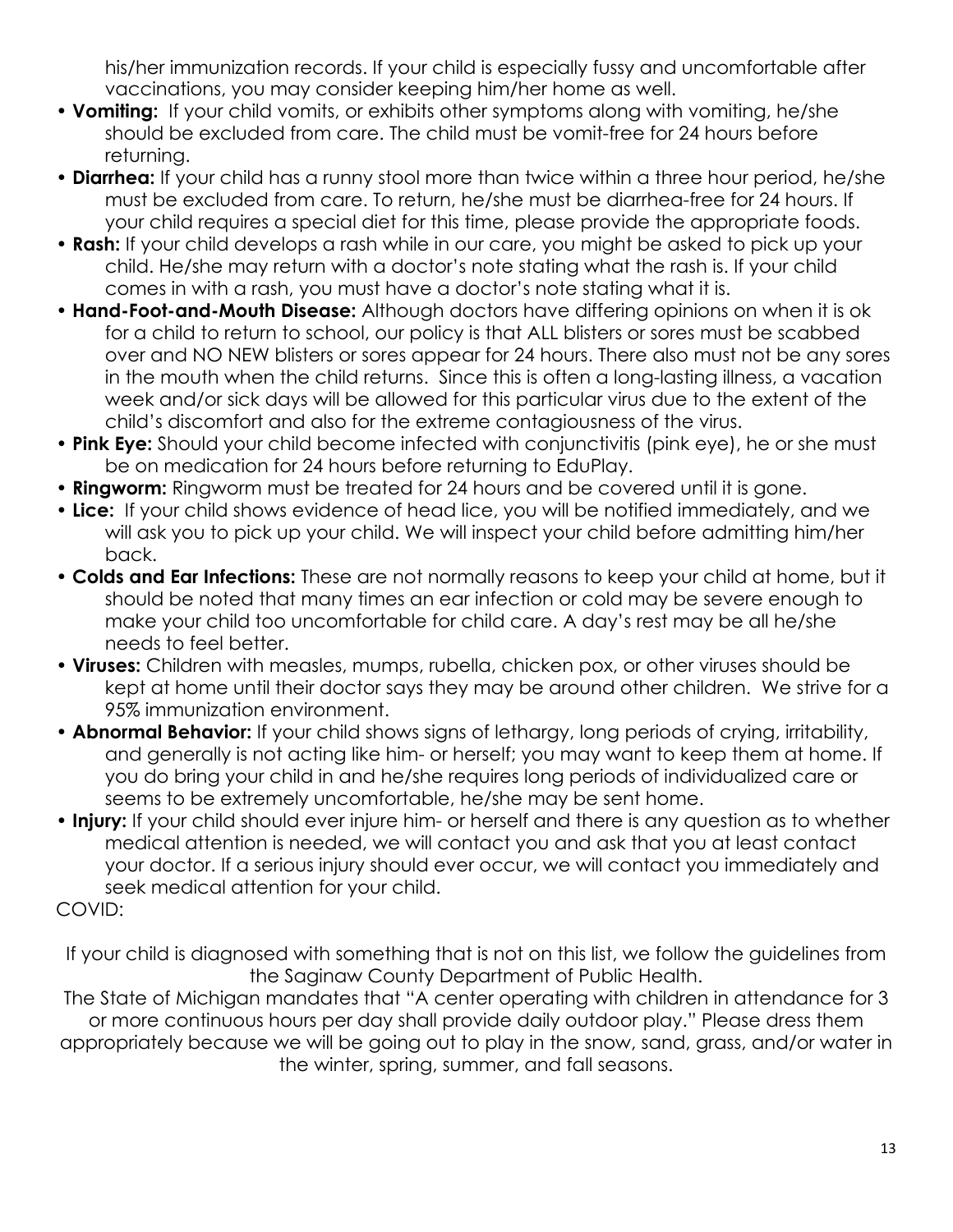#### **Illness days policy**

If your child is ill and must stay home 2 or more **full consecutive days**, you will be able to use your sick days. Full-time children and 4-day children will receive 6 sick days per year, 3-day children will receive 4 sick days per year (Jan – Dec). In order to use your sick days your child must have a doctor's note stating the illness, the medication or treatment needed to treat this illness, and the date your child is allowed to return to care. Once the paperwork is turned in, you will be able to be refunded for the days your child was sick and unable to attend.

When sick or vacation credits are applied, the parents payment will be applied the following week to the parents portion on their billing ledger.

#### **\*\*To request vacation or sick days, a vacation/sick form must be filled out. These forms are located on the billboard as well as at the front desk.\*\***

#### **Medication**

If medication needs to be administered by our staff, you must fill out a medication form to give us permission to administer medicine to your child. All medication shall be in its original container, stored according to instructions, and clearly labeled for a named child. Prescription medication shall have the pharmacy label indicating the physician's name, child's name, instructions, and name and strength of the medication and shall be given according to those instructions. All medicine will be sent home if expired. Forms will be reviewed by parents every three months to assure the dosage and expiration is updated. Any medication without dosage on the bottle will require a doctor's dosage in order for EduPlay Discovery Center to administer. EpiPens and inhalers will require a pharmacy label for dosage.

#### **Emergency Cards**

Upon enrollment, Child Information Record must be filled out and signed by the child's guardian. This card will notify our center of any allergies or special needs your child has as well as friends or family members who may pick your child up. All people other than the guardian that picks a child up must be on his/her emergency card and will need picture identification for safety reasons. This card must be filled out annually or as information changes.

#### **Accident Reports/Record of Treatment**

Our staff will make every effort to avoid accidents at EduPlay Discovery Center. However, when working with children, we know that accidents will happen. With any accident/injury at the center, the employee will be responsible for filling out an accident report. We will notify parents of accidents, injuries, incidents, and illness by injury report or phone call. This report will need to be signed by the guardian and kept in the child's file.

In the event that your child requires a doctor or hospital visit due to injury or accident in our care, please see the reception area. We are required to have a record of the occurrence.

#### **Pest Management**

Parents and staff will be notified of a pesticide application at the facility at least three operational days in advance except in emergencies where pests pose an immediate health threat to children or staff (such as bees).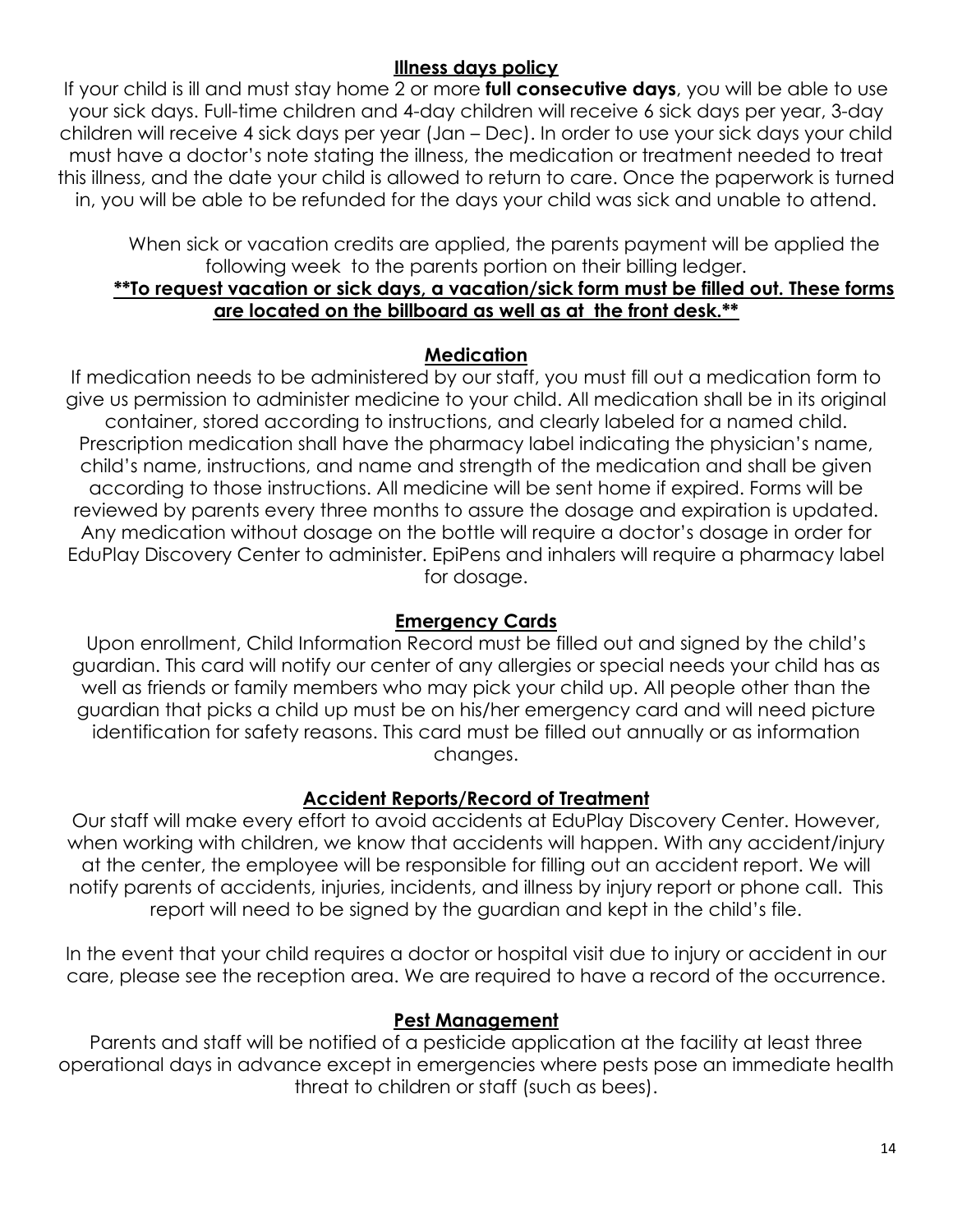The inspection is usually done around 6:00 p.m. so the children are not affected. Advance notice of the application will be posted at the front desk and on the parent bulletin board. If there are any questions regarding the application of the pesticide or the ingredients involved, please contact the director.

#### **CRISIS MANAGEMENT**

Procedures are in place in case of an emergency situation at EduPlay. Emergency procedures are posted in each classroom.

#### **Drills and Evacuations**

Licensing rules require that centers maintain a log of drills for fire and tornado.We will let you know when these drills occur so that if your child talks about them at home, you will be aware.

If we have to evacuate the building due to fire, gas leak, or any other unsafe conditions, our meeting spot will be at **Cederberg Funeral Home**.

In the event of any other emergency situations, such as, a missing child, hazardous material incident, severe weather, bomb threat, utility emergency, civil disturbance or crisis situation, the safety of the children and staff are the top priority. The Frankenmuth Police or Fire Departments will be called immediately. EduPlay staff will follow their direction. If relocation is required, children will be directed to **Cederberg Funeral Home**. Parents will be contacted by phone or email as soon as possible. Parents will be advised of the location of the child and the status of the emergency situation.

### **SUGGESTIONS**

EduPlay Discovery Center is always looking for opportunities to improve its policies, procedures and/or programming. If you have a suggestion, please feel free to talk with the director or assistant director.

## **Conscious Discipline**

Conscious Discipline is a whole-school solution for social-emotional learning, discipline, and self-regulation. It utilizes everyday events rather than an external curriculum and addresses the emotional intelligence of both the child and the adult. Conscious Discipline empowers adults to consciously respond to daily conflict, transforming it into an opportunity to teach critical life skills to children. With Conscious Discipline, our entire child care culture becomes a safe haven of cooperation, constructive problem solving, and academic success that encourages self-control, self-direction, and self-esteem.

Conscious Discipline is evidence-based and focuses on building relationships for classroom management. Adults and children are encouraged to build connections, and connections govern our behavior. The classroom culture becomes one that centers on a sense of community in which everyone is valuable and important. Conflict is not viewed as a disruption that must be stopped or removed from the classroom. In reality, vital life skills can be taught during conflict moments. These moments give teachers an opportunity to teach the missing skills so that children can become active participants in solving their own problems.

Conscious Discipline does not condone or dismiss violence. We teach self-regulation skills that help children recognize and manage strong emotions rather than act them out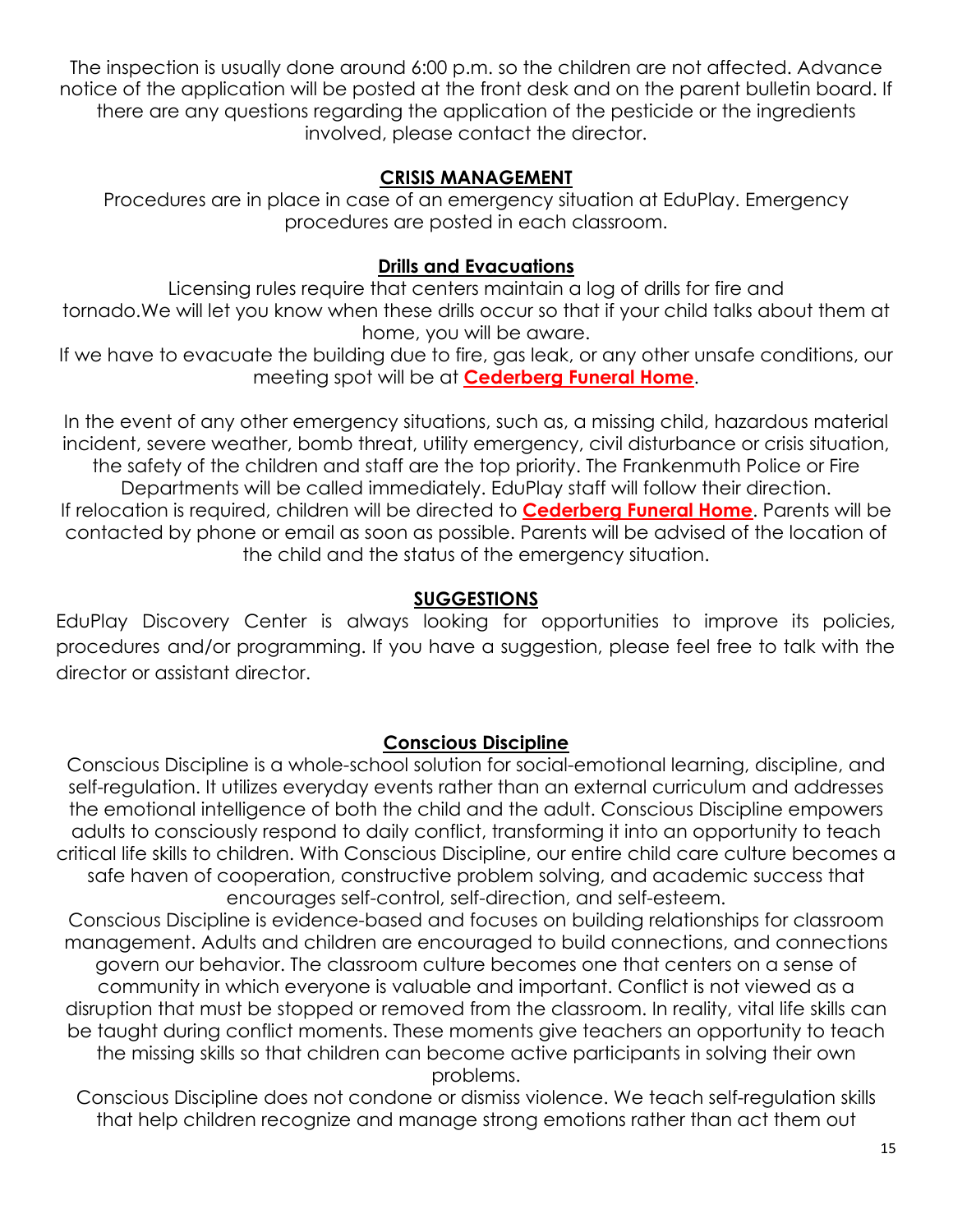inappropriately. We teach that both natural and imposed consequences happen all the time. In Conscious Discipline, we use imposed consequences after the appropriate behavior is taught, modeled, and practiced extensively and a related, reasonable consequence is set and clearly stated to the child. In this way, we focus on teaching useful new skills rather than on punishment or removal. Our goal is to create a classroom environment built on safety, connection and problem solving, so the need for imposed consequences becomes minimal. Certain punishments will be prohibited. These include: (a) any sort of corporal punishment including hitting, spanking, shaking, biting, pinching, or inflicting other forms of physical punishment; (b) restricting a child's movement by binding or tying him or her; (c) inflicting mental or emotional punishment, such as humiliating, shaming, coercing, making derogatory remarks, or threatening a child; (d) depriving a child of meals, snacks, rest, outdoor play, or necessary toilet use; (e) confining a child in an enclosed area, such as a closet, locked room, box, or similar cubicle.

Limited use of "no, don't, and stop" should be the standard in the classrooms unless in the case of a safety situation. EduPlay Discovery Center prides itself on having a strong image of the child and of giving children the opportunity to show us what they are capable of. Because of this image we ask ourselves three questions prior to redirecting a child's interest: 1. Is the child hurting others? 2. Is he/she hurting him- or herself? 3. Is the child

hurting/damaging property? These questions guide the interactions that the adults have with the children as we help facilitate their decision making and idea explorations throughout each day. As we focus on meeting the needs of the children in cognitive, emotional, and physical ways, we aim to give children the opportunity to express their independence and share their ideas with us. The teaching staff serves as mentors, guides, collaborators, and researchers working alongside the children exploring the world around them and learning how to function in a community setting. This mentality assists in our vision of providing an environment for children where the roots lie in relationships. We understand that teaching and learning is a reciprocal relationship and that we are all teaching and learning together.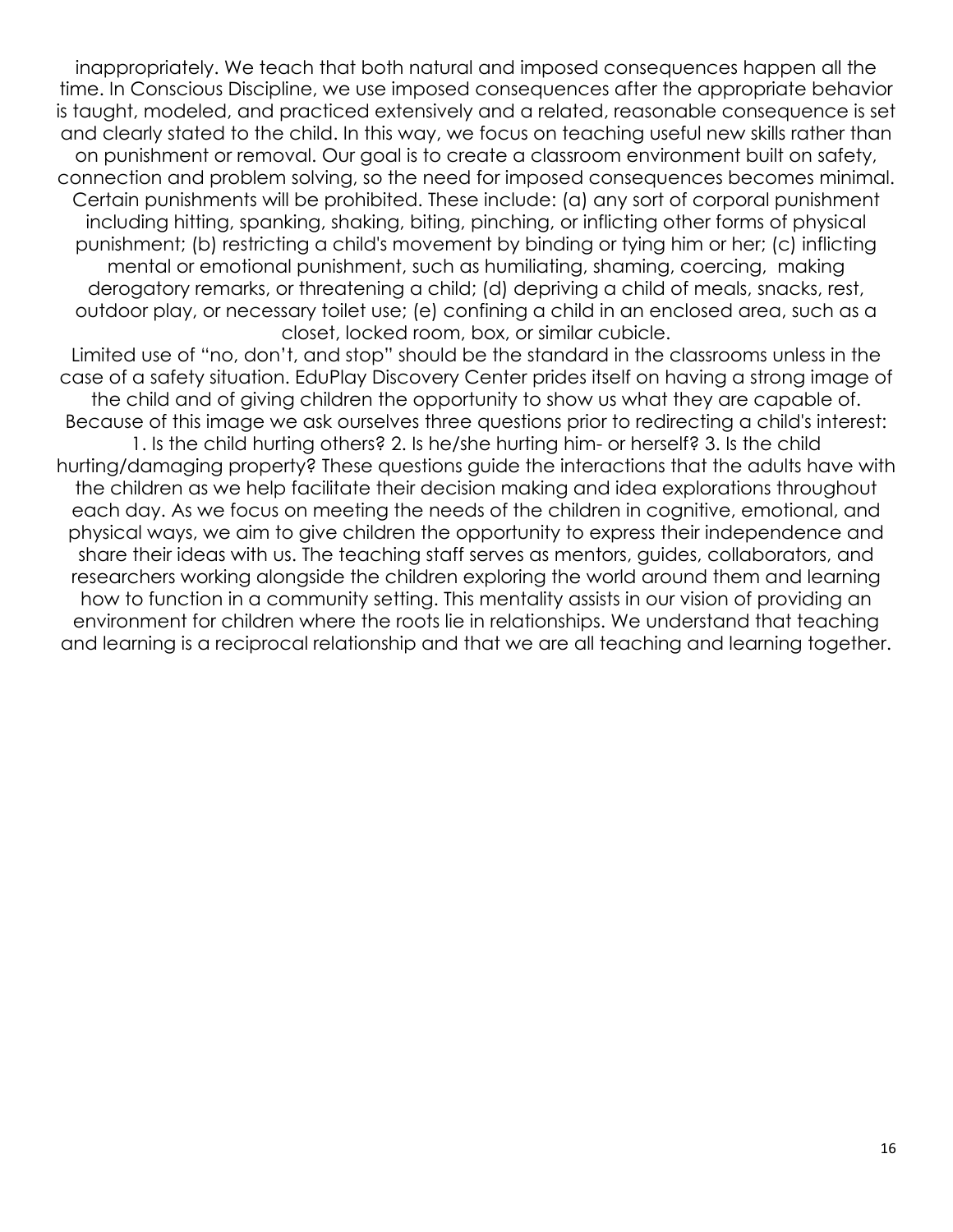

# *Parental Acknowledgement*

# *Receipt of Program Policies and Procedures*

Please read the Program Policies for Parents carefully! If you have any questions regarding any policy or procedure, bring it to the attention of the program director. It is essential that parents work together with the EduPlay Discovery Center staff to honor our commitment to offer a safe, healthy, happy, and beneficial environment for the children we serve.

By signing this acknowledgement you verify that you have received a copy of the Program Policies for Parents and understand and agree to abide by the outlined terms.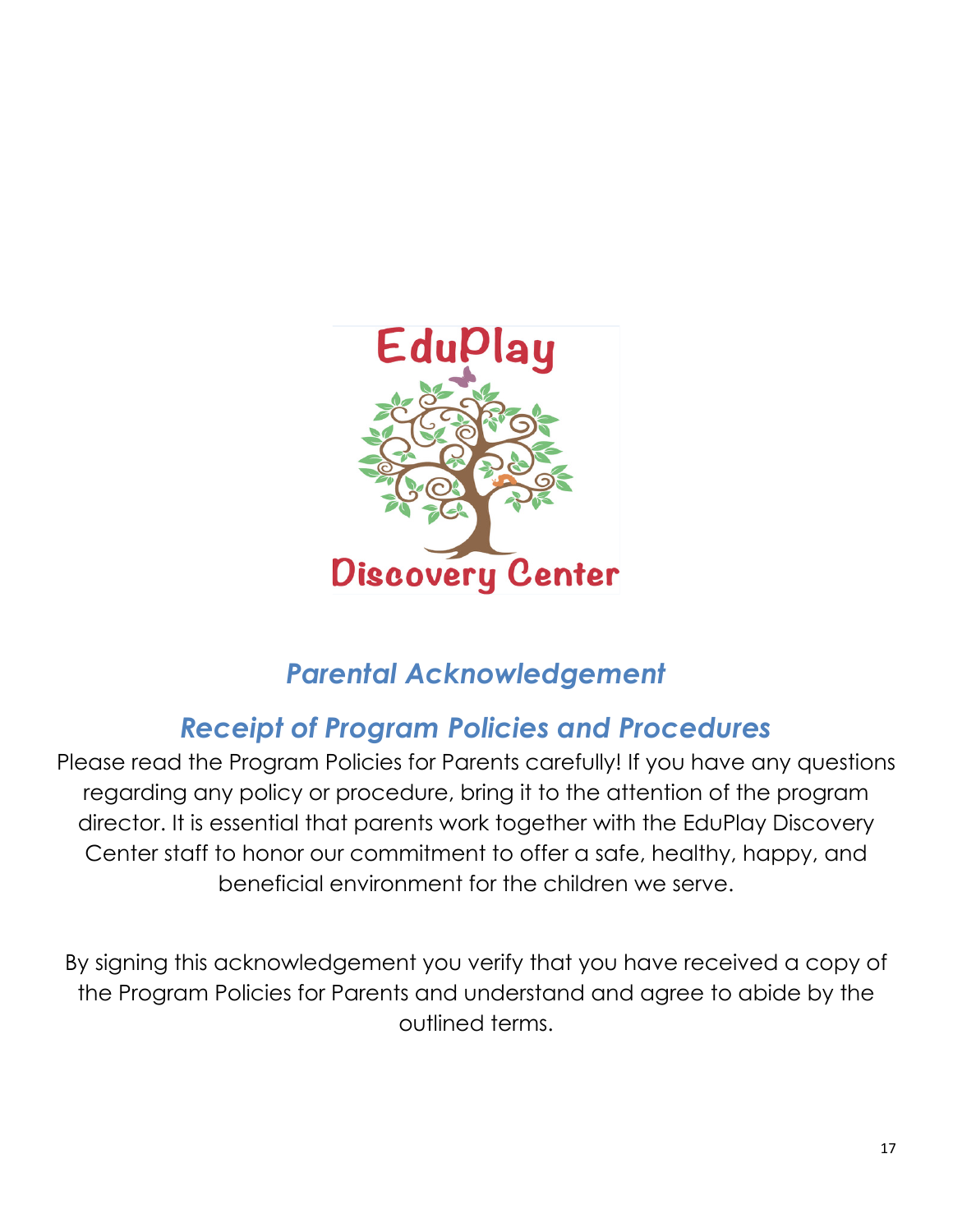Parent or Legal Guardian Signature **Date** Date

## **Revised 2021**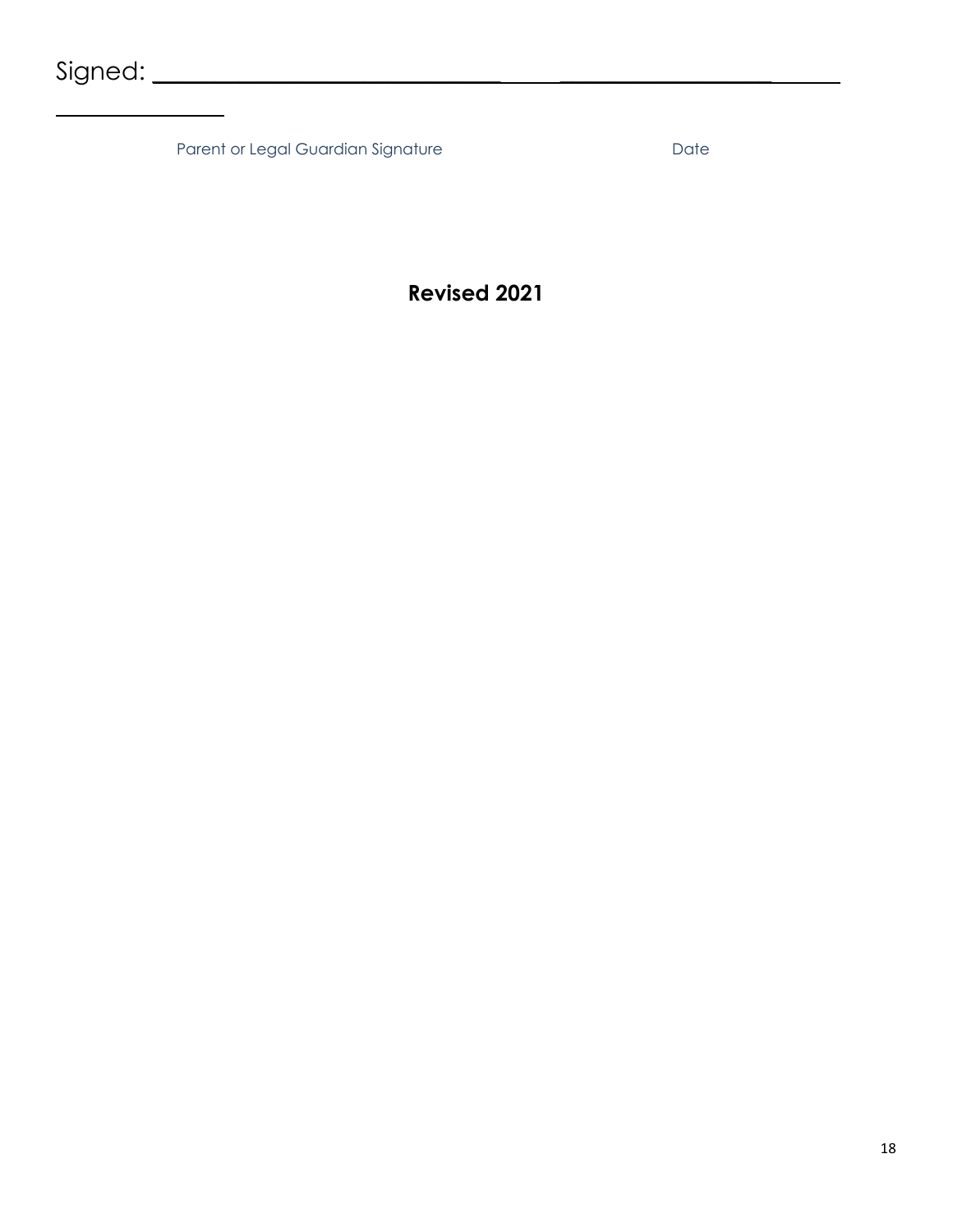# **Curriculum Inspired by the Reggio Emilia Philosophy**

The staff of EduPlay Discovery Center is committed to providing a high-quality program for children and their families. We recognize each child as a whole person entering our programs from a variety of backgrounds and at many different stages of development. Our program is designed to enhance the cognitive, physical, social, and creative skills of each child. We strive to provide a safe, nurturing, and stimulating environment where children can satisfy their own natural curiosity and discover the joy and wonder through exploration.

We strongly believe that children learn best through experiences and a balanced program that includes a negotiated curriculum of both teacher-directed and child-initiated activities. Our teachers are co-collaborators with children. They act as guides, mentors, and models as we observe, reflect, and hypothesize.

Our commitment is to foster an open and cooperative relationship between home, school, and community. EduPlay Discovery Center seeks to be responsive to families' needs. It is our desire to have parents, teachers, and staff work together to build a foundation for a lifelong love of learning.

**History of Reggio Emilia** Immediately after World War II, a town in Northern Italy called Reggio Emilia decided to bring hope to their families. Out of the ruins, they constructed quality preschools for their children. In present times, Reggio Emilia has been broadly recognized for having some of the best infant/toddler and preschool programs in the world. The Reggio Emilia approach to education is committed to the creation of a learning environment that will enhance and facilitate children's construction of their own powers of thinking through the combination of all the expressive communicative and cognitive languages. The Reggio Emilia approach is based upon the following principles:

**Emergent Curriculum** An emergent curriculum is one that builds upon the interests of children. Topics for study are captured from the talk of children, through community or family events, and the known interests of children (puddles, shadows, dinosaurs, etc.).

**Representational Development** The Reggio Emilia approach calls for the integration of the graphic arts as tools for cognitive, linguistic, and social development. Presentation of concepts and hypotheses in multiple forms of representation – print, art, clay, construction, drama, music – are viewed as essential to children's understanding of experiences.